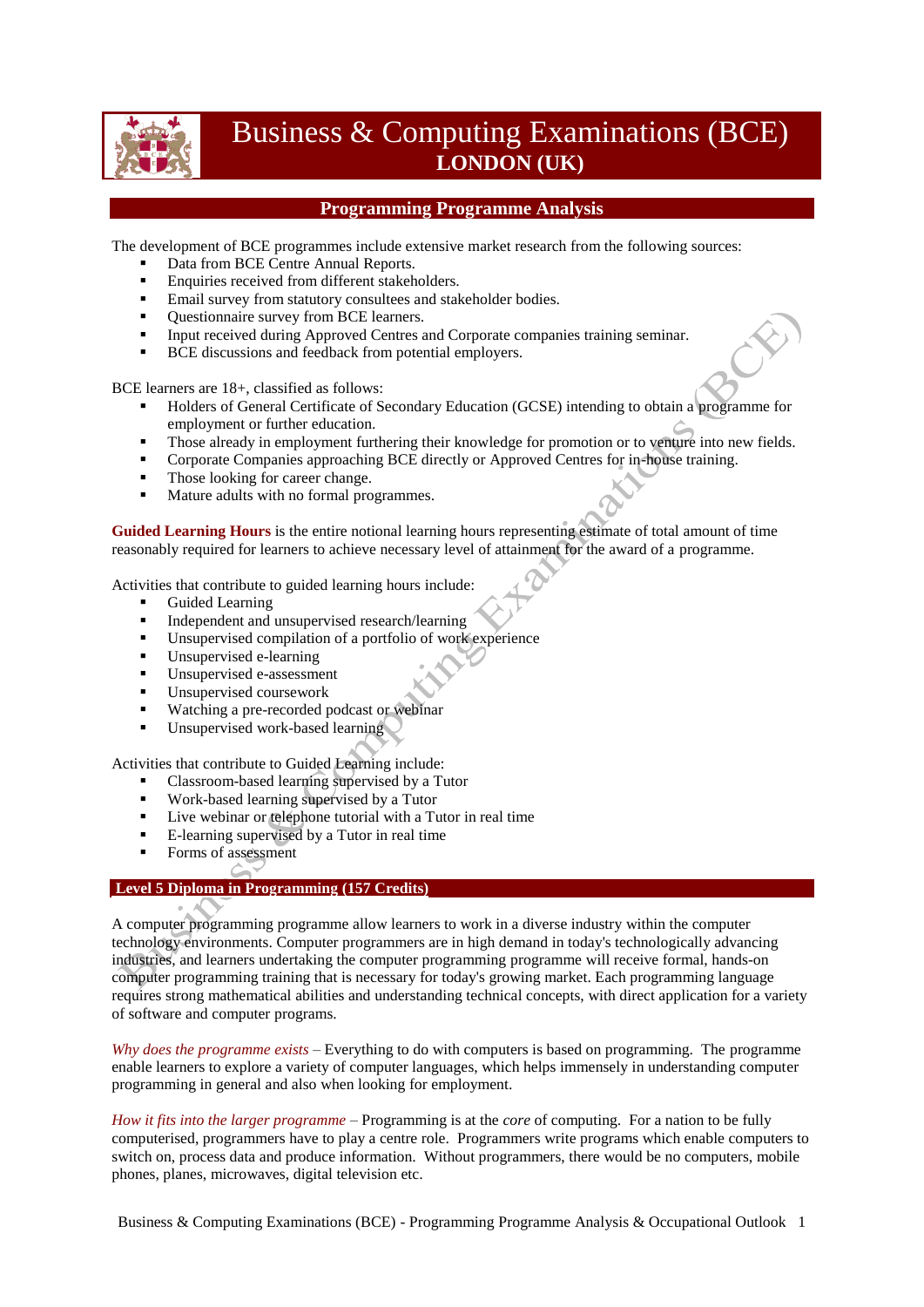*For whom it was designed* – Learners who complete the Diploma in System Design interested in pursuing programming.

*How it will benefit learners* – Computer programming training lays the foundation for a variety of career options for prospective computer programmers, research analysts, and database administrators.

#### *Units:*

- Programming Principles and Paradigms
- C Programming
- VB .Net Programming
- $\bullet$  C++ Programming
- Java Programming

**Programming Principles and Paradigms** - examines the principles and underlying programming grammatical analysis and syntax.

**C Programming** - a popular and widely used programming language for creating computer programs. Programmers around the world embrace C because it gives maximum control and efficiency to the programmer. C was initially used for system development work, in particular the programs that make-up the operating system. C is mainly used because it produces code that runs nearly as fast as code written in assembly language (a low level programming language). C Programming is used to create: operating systems; language compilers; assemblers; text editors; print spoolers; network drivers; modern programs; data bases; language interpreters and utilities.

**VB .NET Programming** - the .NET Framework is Microsoft's application development platform that enable developers to easily create Windows applications, web applications, and web services using a myriad of different programming languages, and without having to worry about low-level details like memory management and processor-specific instructions. Visual Basic is a computer programming system developed and owned by Microsoft. Visual Basic was originally created to make it easier to write programs for the Windows computer operating system. The basis of Visual Basic is an earlier programming language called BASIC that was invented by Dartmouth College professors John Kemeny and Thomas Kurtz. Visual Basic is often referred to using just the initials, VB. Visual Basic is easily the most widely used computer programming system in the history of software.

**C++ Programming** - created in 1983 by Bjarne Stroustrup, C++ was designed to serve as an enhanced version of the C programming language. C++ is object oriented and is considered a high level language. However, it features low level facilities. C++ is one of the most commonly used programming languages. The development of C++ actually began four years before its release, in 1979. It did not start out with the name C++; its first name was C with Classes. In the late part of 1983, C with Classes was first used for AT&T's internal programming needs. Its name was changed to C++ later in the same year. C++ was not released commercially until the late part of 1985. Developed at Bell Labs, C++ enhanced the C programming language in a variety of ways. Among the features of C++ are classes, virtual functions, templates, and operator overloading.

**Java Programming** – is a high-level programming language developed by Sun Microsystems. Java was originally called OAK, and was designed for handheld devices and set-top boxes. Oak was unsuccessful so in 1995 Sun changed the name to Java and modified the language to take advantage of the burgeoning World Wide Web. Java is an object-oriented language similar to C++, but simplified to eliminate language features that cause common programming errors. Java source code files (files with a .java extension) are compiled into a format called bytecode (files with a .class extension), which can then be executed by a Java interpreter. Compiled Java code can run on most computers because Java interpreters and runtime environments, known as Java Virtual Machines (VMs), exist for most operating systems, including UNIX, the Macintosh OS, and Windows. Bytecode can also be converted directly into machine language instructions by a just-in-time (JIT) compiler. Java is a general purpose programming language with a number of features that make the language well suited for use on the World Wide Web. Small Java applications are called Java applets and can be downloaded from a Web server and run on the PC by a Java-compatible Web browser, such as Firefox or Internet Explorer.

| Unit<br>Pre-requisite<br><b>Core-requisite</b> | <b>Guided</b><br>Learning of<br><b>Hours</b> | <b>Number</b><br><b>Credits</b> |
|------------------------------------------------|----------------------------------------------|---------------------------------|
|------------------------------------------------|----------------------------------------------|---------------------------------|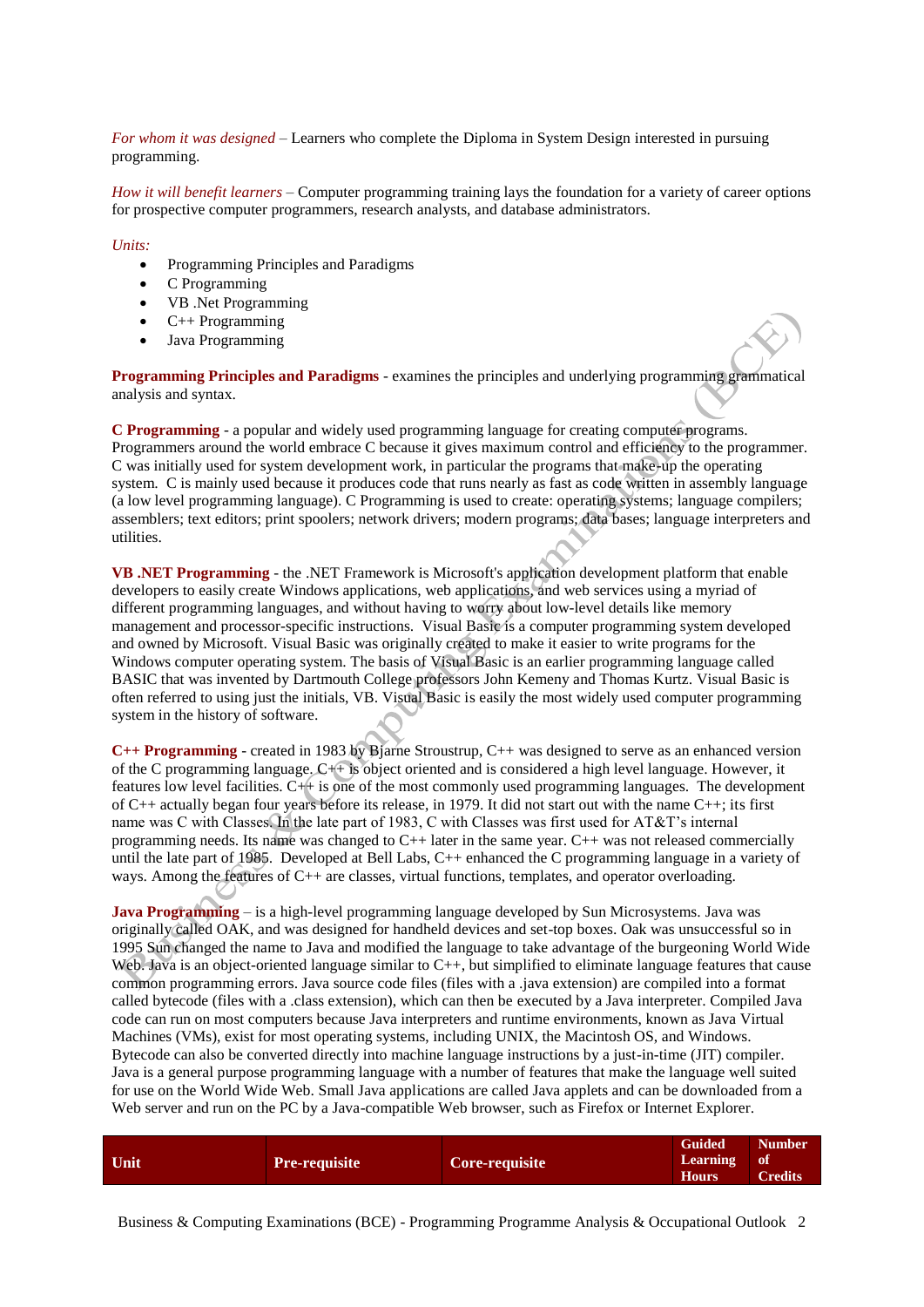| Programming                        | QBasic and Pascal         | A pass or higher in Diploma in | 280 | 28 |
|------------------------------------|---------------------------|--------------------------------|-----|----|
| Principles $\&$                    | programming knowledge     | System Design or equivalence.  |     |    |
| Paradigms                          |                           |                                |     |    |
| C Programming                      | Basic programming         | A pass or higher in Diploma in | 220 | 22 |
|                                    | skills or basic knowledge | System Design or equivalence.  |     |    |
|                                    | of computer use.          |                                |     |    |
| VB .Net Programming                | Knowledge of C            | A pass or higher in Diploma in | 300 | 30 |
|                                    | Programming Language.     | System Design or equivalence.  |     |    |
| $C++$ Programming                  | Knowledge of C            | A pass or higher in Diploma in | 220 | 22 |
|                                    | Programming Language.     | System Design or equivalence.  |     |    |
| Java Programming                   | Knowledge of C            | A pass or higher in Diploma in | 240 | 24 |
|                                    | Programming Language.     | System Design or equivalence.  |     |    |
| Coursework (Project) for all units |                           |                                | 310 | 31 |

| <b>Rules of combination:</b> | All units are mandatory |
|------------------------------|-------------------------|
| <b>Age Group:</b>            | $18+$                   |
| <b>Programme Type:</b>       | Vendor/Industry         |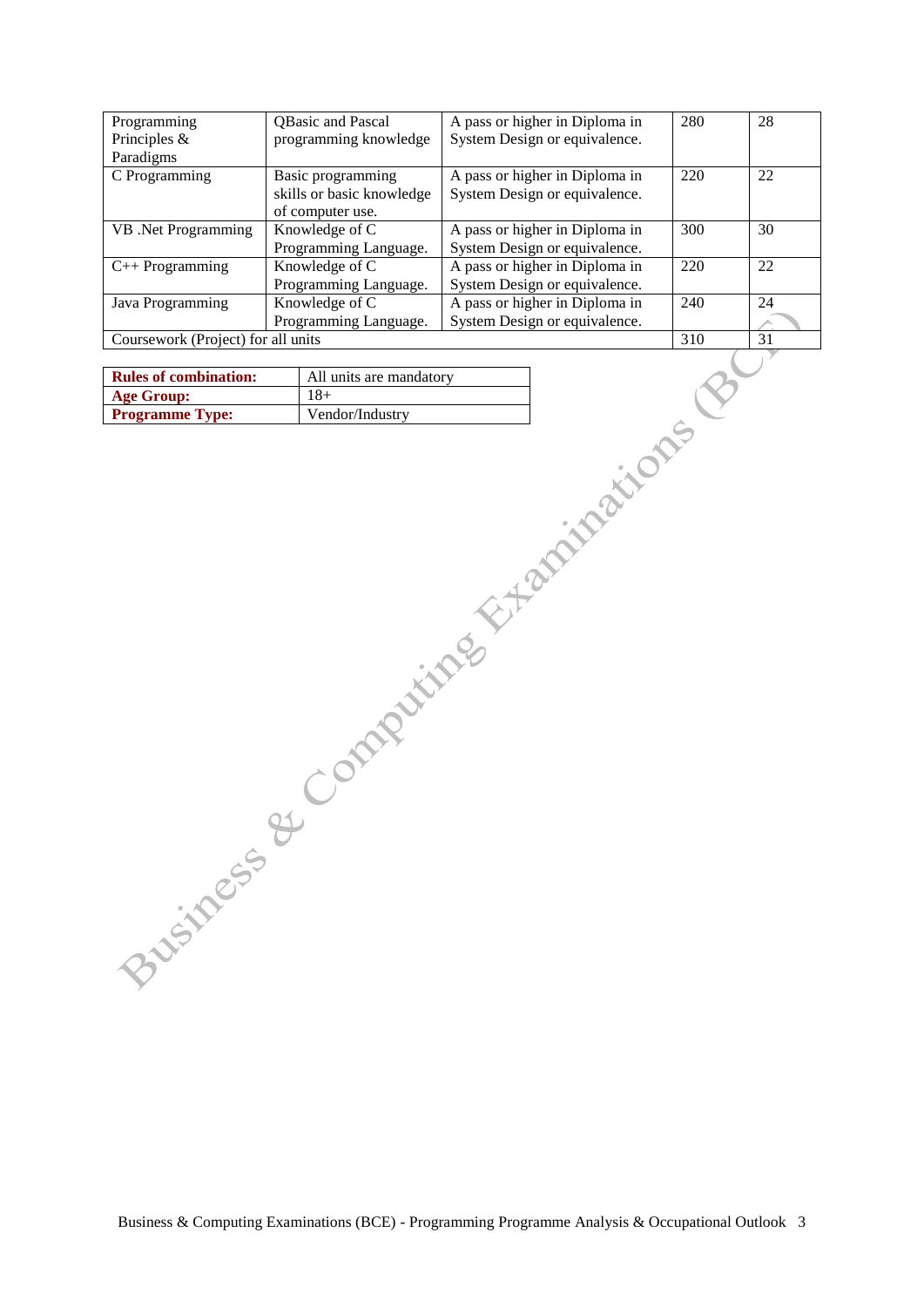|    | Trogramming Trinciples Learning Trours information Sheet |                |                 |                                |                     |                   |                   |                  |  |
|----|----------------------------------------------------------|----------------|-----------------|--------------------------------|---------------------|-------------------|-------------------|------------------|--|
|    |                                                          |                |                 | <b>Notional Learning Hours</b> |                     |                   |                   |                  |  |
|    | <b>Unit Titles</b>                                       | <b>Credits</b> | Guided /        | Independent                    | <b>Research</b>     | <b>Assessment</b> | <b>Coursework</b> | Total            |  |
|    |                                                          |                | <b>Contact</b>  | <b>Learning</b>                | <b>Activities</b> / | (self/class)      |                   |                  |  |
|    |                                                          |                | <b>Learning</b> |                                | <b>Group Work</b>   |                   |                   |                  |  |
| 01 | Programming paradigm                                     | 2.0            |                 | h                              |                     |                   |                   | 20               |  |
| 02 | Programming language syntax                              | 2.0            |                 |                                |                     |                   |                   | 20               |  |
| 03 | Formal syntax and semantics of programming languages     | 2.0            | ð               |                                |                     |                   |                   | 20               |  |
| 04 | Program scope and characteristics of variables           | 2.0            |                 |                                |                     |                   |                   | 20               |  |
| 05 | Value-level programming                                  | 2.0            |                 | n                              |                     |                   |                   | 20               |  |
| 06 | Semantics of expression                                  | 2.0            |                 |                                |                     |                   |                   | 20               |  |
| 07 | Programming language functions (procedures/methods)      | 2.0            |                 |                                |                     |                   |                   | 20               |  |
| 08 | Programming languages memory management                  | 2.0            |                 |                                |                     |                   |                   | 20               |  |
| 09 | Functional vs procedural programming                     | 2.0            |                 |                                |                     |                   |                   | 20               |  |
| 10 | Object oriented programming concepts                     | 2.0            |                 |                                |                     |                   |                   | 20               |  |
| 11 | Functional programming                                   | 2.0            | 8               |                                |                     |                   |                   | 20               |  |
| 12 | Semantics of programming languages                       | 2.0            | 8               |                                |                     |                   |                   | 20               |  |
| 13 | Event-based programming paradigm                         | 2.0            | 8               |                                |                     |                   |                   | 20               |  |
| 14 | Concurrency concepts                                     | 2.0            |                 |                                |                     |                   |                   | $\underline{20}$ |  |
|    |                                                          | 28.0           | 112             |                                |                     |                   |                   | 280              |  |

## **Programming Principles Learning Hours Information Sheet**

# **C Programming Learning Hours Information Sheet**

|    |                                                          |                |                 |                 | <b>Notional Learning Hours</b> |                   |                   |              |
|----|----------------------------------------------------------|----------------|-----------------|-----------------|--------------------------------|-------------------|-------------------|--------------|
|    | <b>Unit Titles</b>                                       | <b>Credits</b> | <b>Guided</b>   | Independent     | <b>Research</b>                | <b>Assessment</b> | <b>Coursework</b> | <b>Total</b> |
|    |                                                          |                | <b>Contact</b>  | <b>Learning</b> | <b>Activities /</b>            | (self/class)      |                   |              |
|    |                                                          |                | <b>Learning</b> |                 | <b>Group Work</b>              |                   |                   |              |
| 01 | Creating simple C programs                               | 2.0            |                 |                 |                                |                   |                   | 20           |
| 02 | Structured program development                           | 2.0            |                 |                 |                                |                   |                   | 20           |
| 03 | C program control                                        | 2.0            |                 |                 |                                |                   |                   | 20           |
| 04 | Invoking and calling functions in C                      | 2.0            |                 |                 |                                |                   |                   | 20           |
| 05 | Array structures in C                                    | 2.0            |                 |                 |                                |                   |                   | 20           |
| 06 | Using pointers in C                                      | 2.0            |                 |                 |                                |                   |                   | 20           |
| 07 | Fundamentals of strings and characters in C Programming  | 2.0            |                 |                 |                                |                   |                   | 20           |
| 08 | Formatting input/output to present results               | 2.0            |                 |                 |                                |                   |                   | 20           |
| 09 | C structures, enumerations, unions and bit manipulations | 2.0            |                 |                 |                                |                   |                   | 20           |
| 10 | File processing in C                                     | 2.0            |                 |                 |                                |                   |                   | 20           |
| 11 | Linked lists, stacks queues and binary trees             | 2.0            |                 |                 |                                |                   |                   | 20           |
|    |                                                          | 22             | 88              |                 |                                |                   |                   | 220          |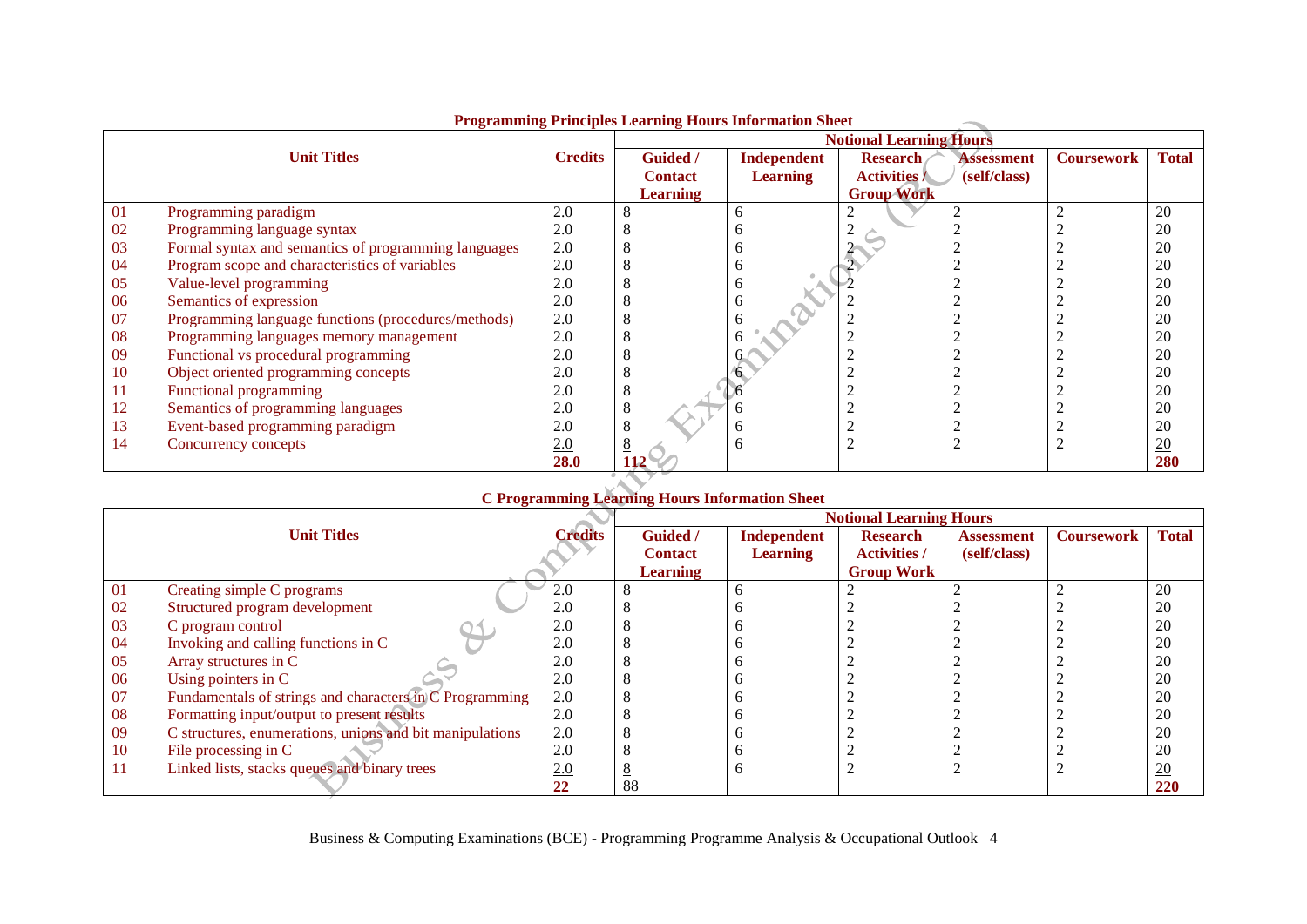|    | <b>VB</b> .Net Programming Learning Hours Information Sheet |                |                 |                                |                     |                   |                   |                 |  |  |
|----|-------------------------------------------------------------|----------------|-----------------|--------------------------------|---------------------|-------------------|-------------------|-----------------|--|--|
|    |                                                             |                |                 | <b>Notional Learning Hours</b> |                     |                   |                   |                 |  |  |
|    | <b>Unit Titles</b>                                          | <b>Credits</b> | <b>Guided</b> / | Independent                    | <b>Research</b>     | <b>Assessment</b> | <b>Coursework</b> | <b>Total</b>    |  |  |
|    |                                                             |                | <b>Contact</b>  | <b>Learning</b>                | <b>Activities</b> / | (self/class)      |                   |                 |  |  |
|    |                                                             |                | <b>Learning</b> |                                | <b>Group Work</b>   |                   |                   |                 |  |  |
| 01 | VB. Net menus and toolbars                                  | 2.0            | 8               | 6                              | 2                   |                   |                   | 20              |  |  |
| 02 | <b>Executing VB</b> .Net applications                       | 2.0            |                 | h                              |                     |                   |                   | 20              |  |  |
| 03 | VB. Net objects                                             | 2.0            |                 | <sub>0</sub>                   |                     |                   |                   | 20              |  |  |
| 04 | Using event handlers                                        | 2.0            |                 | 6                              |                     |                   |                   | 20              |  |  |
| 05 | Debugger and syntax errors                                  | 2.0            |                 |                                |                     |                   |                   | 20              |  |  |
| 06 | <b>Control structures</b>                                   | 2.0            | ◠               |                                |                     |                   |                   | 20              |  |  |
| 07 | Logical operators                                           | 2.0            |                 |                                |                     |                   |                   | 20              |  |  |
| 08 | <b>Repetition statements</b>                                | 2.0            |                 |                                |                     |                   |                   | 20              |  |  |
| 09 | Counter-controlled repetition                               | 2.0            |                 |                                |                     |                   |                   | 20              |  |  |
| 10 | Case multiple-selection statements                          | 2.0            | 8               |                                |                     |                   |                   | 20              |  |  |
| 11 | Classes, procedures and functions                           | 2.0            | 8               |                                |                     |                   |                   | 20              |  |  |
| 12 | Date and timer controls                                     | 2.0            | 8               | <sub>0</sub>                   |                     |                   |                   | 20              |  |  |
| 13 | Passing arguments by reference                              | 2.0            |                 |                                |                     |                   |                   | 20              |  |  |
| 14 | Declaring and allocating arrays                             | 2.0            |                 | <sub>0</sub>                   | ◠                   | $\sqrt{2}$        |                   | 20              |  |  |
| 15 | Sequential access files                                     | 2.0            |                 | 6                              | $\overline{2}$      | $\bigcap$         |                   | $\overline{20}$ |  |  |
|    |                                                             | 30.0           |                 |                                |                     |                   |                   | 300             |  |  |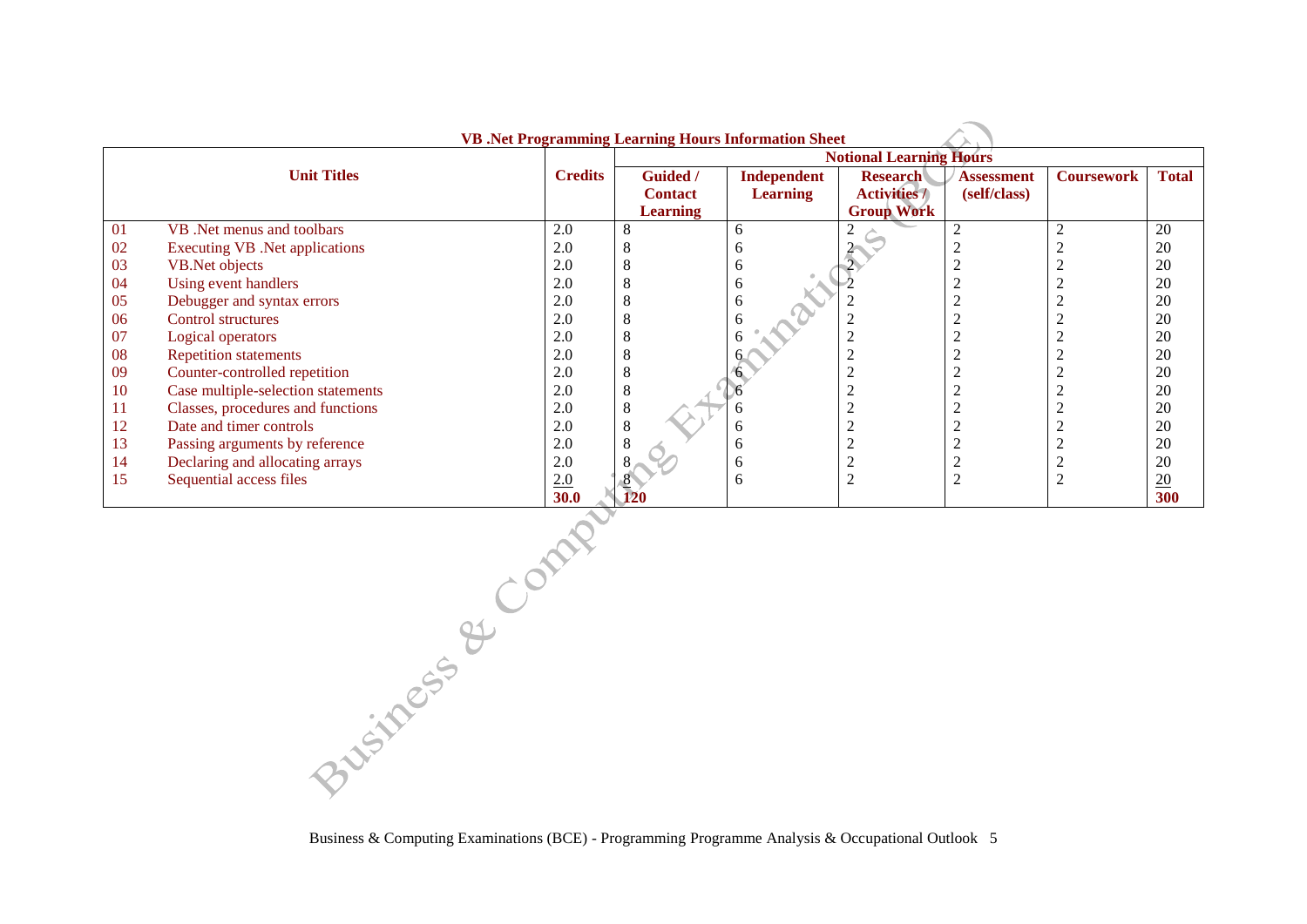|     |                                            |                |                                | C++ rrogramming Learning Hours mormation sneet |                     |                   |                   |                  |
|-----|--------------------------------------------|----------------|--------------------------------|------------------------------------------------|---------------------|-------------------|-------------------|------------------|
|     |                                            |                | <b>Notional Learning Hours</b> |                                                |                     |                   |                   |                  |
|     | <b>Unit Titles</b>                         | <b>Credits</b> | <b>Guided</b> /                | Independent                                    | <b>Research</b>     | <b>Assessment</b> | <b>Coursework</b> | <b>Total</b>     |
|     |                                            |                | <b>Contact</b>                 | <b>Learning</b>                                | <b>Activities</b> / | (self/class)      |                   |                  |
|     |                                            |                | <b>Learning</b>                |                                                | <b>Group Work</b>   |                   |                   |                  |
| 01  | Creating simple C++ programs               | 2.0            |                                | h                                              |                     |                   |                   | 20               |
| 02  | C++ standard library functions and classes | 2.0            |                                |                                                |                     |                   |                   | 20               |
| 03  | Passing information between functions      | 2.0            |                                | n                                              |                     |                   |                   | 20               |
| 04  | Array structures in C++                    | 2.0            |                                |                                                |                     |                   |                   | 20               |
| 05  | Declaring pointers in $C++$                | 2.0            |                                | n                                              |                     |                   |                   | 20               |
| -06 | C++ Abstract Data Types                    | 2.0            |                                |                                                |                     |                   |                   | 20               |
| 07  | Objects, functions and classes             | 2.0            |                                |                                                |                     |                   |                   | 20               |
| 08  | Operator overloading                       | 2.0            |                                |                                                |                     |                   |                   | 20               |
| 09  | Implementation of inheritance in OOP       | 2.0            |                                |                                                |                     |                   |                   | 20               |
| 10  | Polymorphism in OOP                        | 2.0            |                                |                                                |                     |                   |                   | 20               |
| 11  | File processing in $C++$                   | 2.0            |                                |                                                |                     |                   |                   | $\underline{20}$ |
|     |                                            | 22.0           | 88                             |                                                |                     |                   |                   | 220              |

# **C++ Programming Learning Hours Information Sheet**

# **Java Programming Learning Hours Information Sheet**

|           |                                             |                |                 |                 | <b>Notional Learning Hours</b> |                   |                   |                  |
|-----------|---------------------------------------------|----------------|-----------------|-----------------|--------------------------------|-------------------|-------------------|------------------|
|           | <b>Unit Titles</b>                          | <b>Credits</b> | Guided /        | Independent     | <b>Research</b>                | <b>Assessment</b> | <b>Coursework</b> | <b>Total</b>     |
|           |                                             |                | <b>Contact</b>  | <b>Learning</b> | <b>Activities /</b>            | (self/class)      |                   |                  |
|           |                                             |                | <b>Learning</b> |                 | <b>Group Work</b>              |                   |                   |                  |
| 01        | Basics of the Java environment              | 2.0            | 8               |                 |                                |                   |                   | 20               |
| 02        | Java applications                           | 2.0            |                 |                 |                                |                   |                   | 20               |
| 03        | Java applets                                | 2.0            |                 |                 |                                |                   |                   | 20               |
| -04       | Java control-structures                     | 2.0            |                 |                 |                                |                   |                   | 20               |
| 05        | Java counter control-structures             | 2.0            |                 |                 |                                |                   |                   | 20               |
| 06        | Using methods in Java                       | 2.0            |                 |                 |                                |                   |                   | 20               |
| 07        | Using arrays in Java                        | 2.0            |                 |                 |                                |                   |                   | 20               |
| 08        | Object-based programming                    | 2.0            |                 |                 |                                |                   |                   | 20               |
| -09       | Object-oriented programming $-$ inheritance | 2.0            | C               |                 |                                |                   |                   | 20               |
| <b>10</b> | Object-oriented programming - polymorphism  | 2.0            | ◠               |                 |                                |                   |                   | 20               |
| -11       | Java character and string classes.          | 2.0            |                 |                 |                                |                   |                   | 20               |
| -12       | Java files and streams                      | 2.0            |                 |                 |                                |                   |                   | $\underline{20}$ |
|           |                                             | 24             | 96              |                 |                                |                   |                   | <b>240</b>       |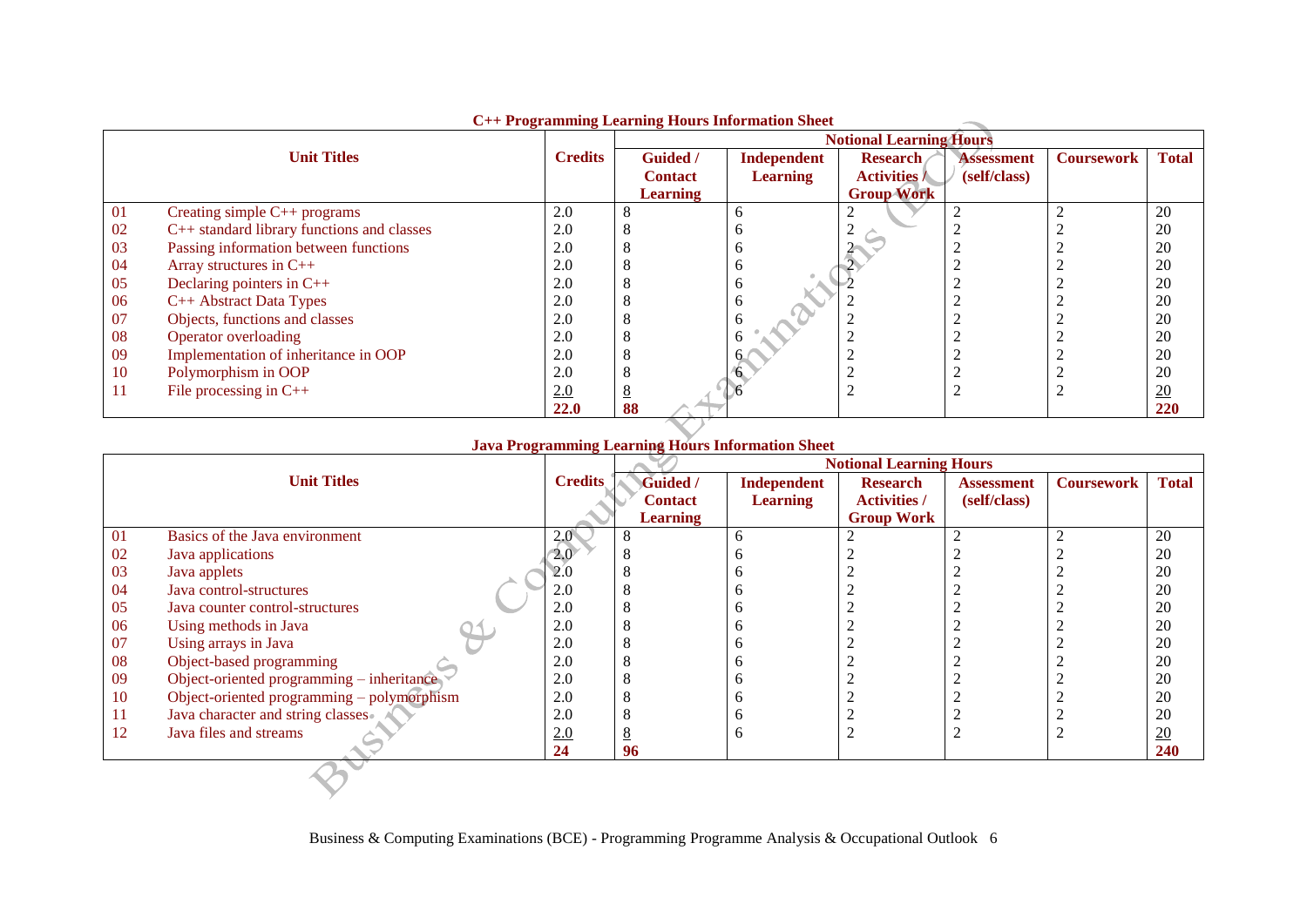#### **Level 6 Advanced Diploma in Programming (163 Credits)**

The Level 6 Advanced Diploma in Programming enhances programming skills acquired in the Level 5 Diploma in Programming.

*Why does the programme exists* – Programming is one of the most complicated programmes. To be competitive, learners need to be skilled and knowledgeable. By undertaking the Advanced level, learners can produce highly marketable programs.

*How it fits into the larger programme – C, C++, VB.* Net and Java programming are the core programming languages required in the industry. Advanced skills are essential to learners.

*For whom it was designed* – Learners who complete the Level 5 Diploma in Programming.

*How it will benefit learners* – Learners will be efficient in most sought out computer programs.

#### *Units:*

- Advanced Operating System Principles
- Advanced C Programming
- Advanced VB .Net Programming
- $\bullet$  Advanced C++ Programming
- Advanced Java Programming

**Advanced Operating System Principles** - programming languages are controlled by operating systems. Knowledge of the behind the scenes of an operating system and how it controls the programming being written is equally as important programming itself.

tions

**Advanced C Programming** - This unit broadens the skills of a C language programmer by introducing sophisticated problem solving techniques including the advanced use of pointers, abstract data types, data structures, portability, and optimization techniques. Skills are reinforced by hands-on laboratory exercises.

**Advanced VB .NET Programming** - This unit covers Microsoft .Net architecture, concentrating on more advanced features provided by the Visual Basic.NET programming environment. It addresses ways to use Visual Basic.NET features and the .NET framework to build real world distributed applications, demonstrating techniques and implementation steps to build each tier of a modern multi-tier application. Concepts covered include the Microsoft .NET architecture; object-oriented features of Visual Basic.NET; distributed application architecture; database connectivity features of .NET; implementing Windows based forms and web-based graphical user interfaces; web services; and performance and scalability issues.

**Advanced C++ Programming** - Expanding on several topics in C++, this unit includes object-oriented analysis, design, and programming. Advanced memory management, stream and file I/O, persistence, multiple inheritance, advanced polymorphic programming, templates, Standard Template Library (STL) libraries, C++ style, and efficiency are also discussed.

**Advanced Java Programming** – This unit introduce learners to advanced features of the Java programming language. Learners will learn how to use inheritance, interfaces, exception handling, file input and output, and generic types, and how to incorporate graphical user interfaces (GUIs) into their programming applications. Learners will also learn how to apply object-oriented design and programming principles to their programs. Typical assignments and projects include using built-in and programmer-defined classes to develop fullfeatured, easy-to-use programs.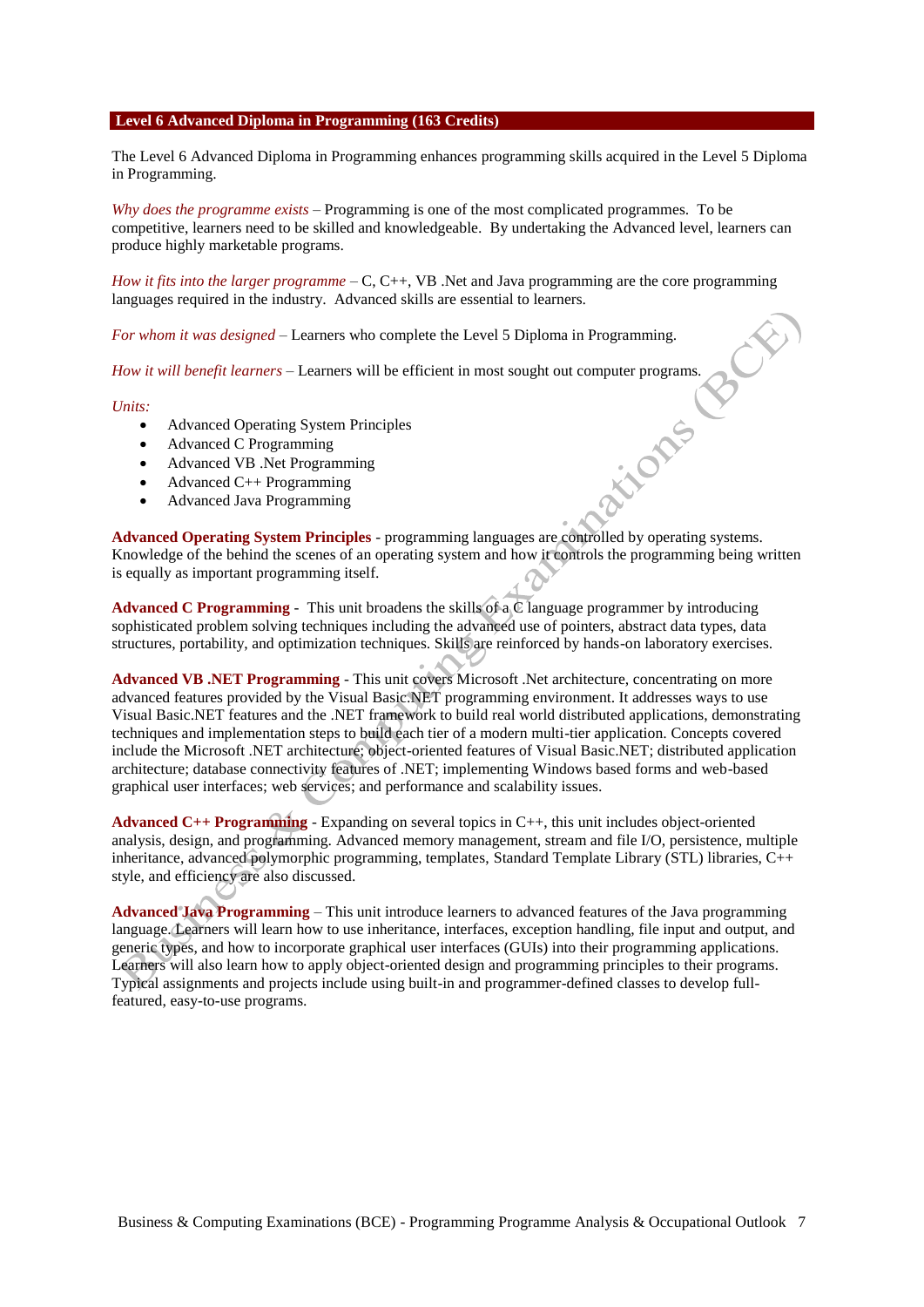| Unit                                                  | <b>Pre-requisite</b>                                             | <b>Core-requisite</b>                                         | <b>Guided</b><br><b>Learning</b><br><b>Hours</b> | <b>Number</b><br>of<br><b>Credits</b> |
|-------------------------------------------------------|------------------------------------------------------------------|---------------------------------------------------------------|--------------------------------------------------|---------------------------------------|
| <b>Advanced Operating</b><br><b>System Principles</b> | Programming skills and<br><b>Operating System</b><br>knowledge.  | A pass or higher in Diploma in<br>Programming or equivalence. | 300                                              | 30                                    |
| Advanced C<br>Programming                             | Programming<br>experience in C for at<br>least six months.       | A pass or higher in Diploma in<br>Programming or equivalence. | 240                                              | 24                                    |
| Advanced VB .Net                                      | Programming<br>experience in VB .Net<br>for at least six months. | A pass or higher in Diploma in<br>Programming or equivalence. | 260                                              | 26                                    |
| Advanced $C_{++}$<br>Programming                      | Programming<br>experience in $C++$ for at<br>least six months.   | A pass or higher in Diploma in<br>Programming or equivalence. | 260                                              | 26                                    |
| Advanced Java<br>Programming                          | Programming<br>experience in Java for at<br>least six months     | A pass or higher in Diploma in<br>Programming or equivalence. | 260                                              | 26                                    |
| Coursework (Project) for all units                    |                                                                  |                                                               | 310                                              | 31                                    |

| <b>Rules of combination:</b> | All units are mandatory |
|------------------------------|-------------------------|
| <b>Age Group:</b>            | $19+$                   |
| <b>Programme Type:</b>       | Vendor/Industry         |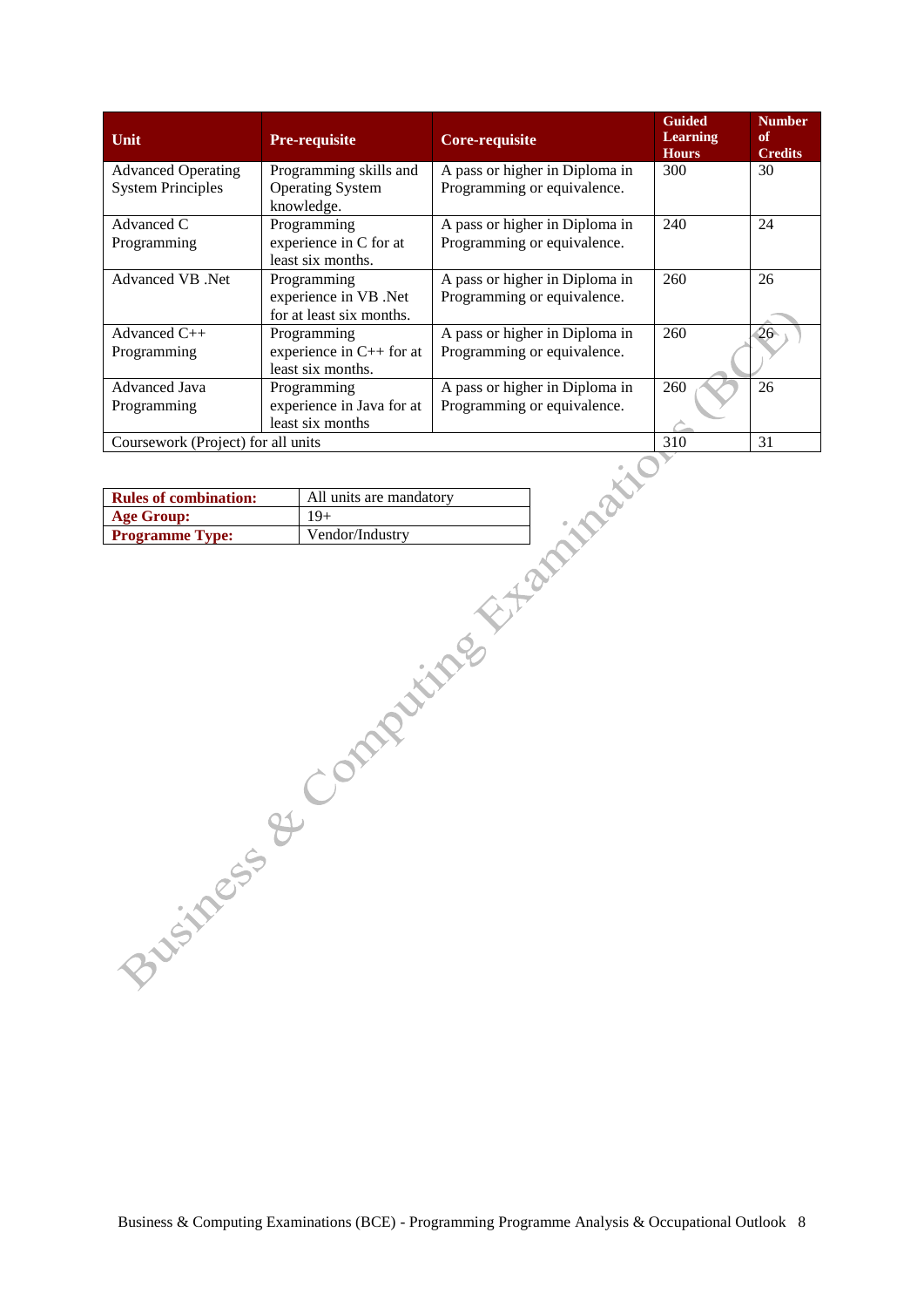|    | Auvanceu Operating bystem I rincipies Learning from 8 miorination Sheet |                |                 |                                |                     |                   |                   |                 |
|----|-------------------------------------------------------------------------|----------------|-----------------|--------------------------------|---------------------|-------------------|-------------------|-----------------|
|    |                                                                         |                |                 | <b>Notional Learning Hours</b> |                     |                   |                   |                 |
|    | <b>Unit Titles</b>                                                      | <b>Credits</b> | Guided /        | <b>Independent</b>             | <b>Research</b>     | <b>Assessment</b> | <b>Coursework</b> | <b>Total</b>    |
|    |                                                                         |                | <b>Contact</b>  | <b>Learning</b>                | <b>Activities</b> / | (self/class)      |                   |                 |
|    |                                                                         |                | <b>Learning</b> |                                | <b>Group Work</b>   |                   |                   |                 |
| 01 | Operating system architecture                                           | 2.0            |                 | 6                              |                     |                   |                   | 20              |
| 02 | Networked and Distributed Operating Systems                             | 2.0            |                 |                                |                     |                   |                   | 20              |
| 03 | Caching and buffering                                                   | 2.0            |                 |                                |                     |                   |                   | 20              |
| 04 | Computer hardware components                                            | 2.0            |                 |                                |                     |                   |                   | 20              |
| 05 | <b>Interrupt Processing</b>                                             | 2.0            |                 | o                              |                     |                   |                   | 20              |
| 06 | Threads and processes implementation                                    | 2.0            |                 |                                |                     |                   |                   | 20              |
| 07 | <b>Semaphores</b>                                                       | 2.0            |                 |                                |                     |                   |                   | 20              |
| 08 | Operating system deadlocks                                              | 2.0            |                 |                                |                     |                   |                   | 20              |
| 09 | Processor scheduling                                                    | 2.0            |                 |                                |                     |                   |                   | 20              |
| 10 | <b>Scheduling Algorithms</b>                                            | 2.0            |                 |                                |                     |                   |                   | 20              |
| 11 | Virtual memory management                                               | 2.0            |                 |                                |                     |                   |                   | 20              |
| 12 | Disk space management tools                                             | 2.0            |                 |                                |                     |                   |                   | 20              |
| 13 | File system technologies                                                | 2.0            |                 | h                              |                     |                   |                   | 20              |
| 14 | Operating system performance monitoring                                 | 2.0            |                 |                                |                     |                   |                   | 20              |
| 15 | Distributed file system                                                 | 2.0            |                 | h                              |                     |                   |                   | $\overline{20}$ |
|    |                                                                         | <b>30.0</b>    |                 |                                |                     |                   |                   | 300             |

**Advanced Operating System Principles Learning Hours Information Sheet**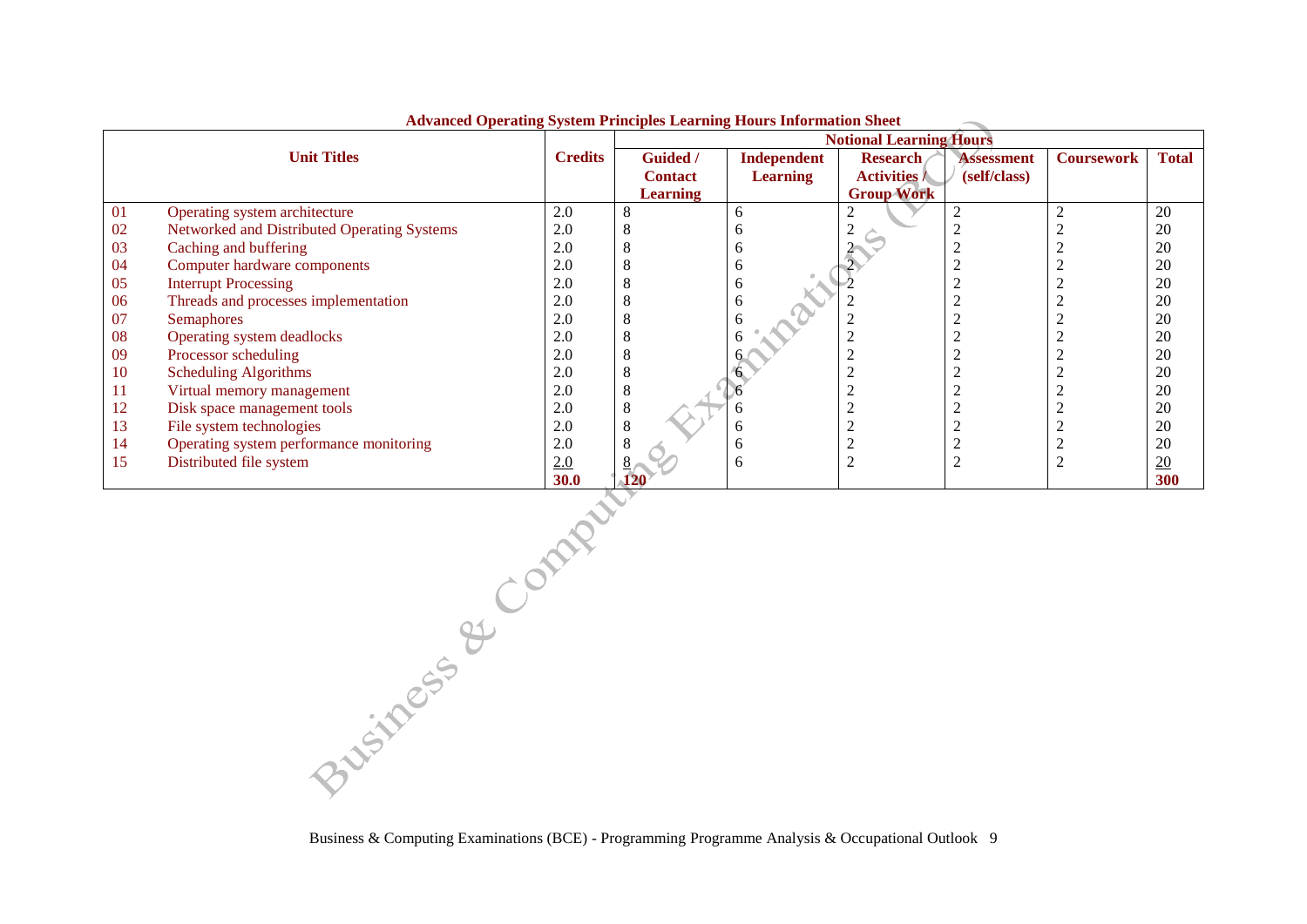|    | Auvanceu C 1 rogramming Learning riours mon mation sheet |                |                 |                 |                                |                   |                   |                  |
|----|----------------------------------------------------------|----------------|-----------------|-----------------|--------------------------------|-------------------|-------------------|------------------|
|    |                                                          |                |                 |                 | <b>Notional Learning Hours</b> |                   |                   |                  |
|    | <b>Unit Titles</b>                                       | <b>Credits</b> | Guided /        | Independent     | <b>Research</b>                | <b>Assessment</b> | <b>Coursework</b> | <b>Total</b>     |
|    |                                                          |                | <b>Contact</b>  | <b>Learning</b> | <b>Activities</b> /            | (self/class)      |                   |                  |
|    |                                                          |                | <b>Learning</b> |                 | <b>Group Work</b>              |                   |                   |                  |
| 01 | <b>String functions</b>                                  | 2.0            |                 | o               |                                |                   |                   | 20               |
| 02 | <b>String Handling Library</b>                           | 2.0            |                 | n               |                                |                   |                   | 20               |
| 03 | Standard input/output stream                             | 2.0            |                 | n               |                                |                   |                   | 20               |
| 04 | Passing structures to functions                          | 2.0            |                 | b               |                                |                   |                   | 20               |
| 05 | <b>Enumeration Constants</b>                             | 2.0            |                 | n               |                                |                   |                   | 20               |
| 06 | Implementing complex data structures                     | 2.0            |                 | o               |                                |                   |                   | 20               |
| 07 | Pre-process directives                                   | 2.0            |                 |                 |                                |                   |                   | 20               |
| 08 | C Programming advanced concepts                          | 2.0            |                 |                 |                                |                   |                   | 20               |
| 09 | <b>Command-Line Arguments</b>                            | 2.0            |                 |                 |                                |                   |                   | 20               |
| 10 | Strings and pointers                                     | 2.0            |                 |                 |                                |                   |                   | 20               |
| 11 | Derived data types                                       | 2.0            |                 |                 |                                |                   |                   | 20               |
| 12 | <b>Binary files</b>                                      | 2.0            | $\overline{8}$  |                 |                                |                   |                   | $\underline{20}$ |
|    |                                                          | 24             | 96              |                 |                                |                   |                   | 240              |

# **Advanced C Programming Learning Hours Information Sheet**

| Advanced VB .Net Programming Learning Hours Information Sheet |                                                   |                                |                 |                 |                     |                   |                   |              |  |
|---------------------------------------------------------------|---------------------------------------------------|--------------------------------|-----------------|-----------------|---------------------|-------------------|-------------------|--------------|--|
|                                                               |                                                   | <b>Notional Learning Hours</b> |                 |                 |                     |                   |                   |              |  |
|                                                               | <b>Unit Titles</b>                                | <b>Credits</b>                 | <b>Guided</b> / | Independent     | <b>Research</b>     | <b>Assessment</b> | <b>Coursework</b> | <b>Total</b> |  |
|                                                               |                                                   |                                | <b>Contact</b>  | <b>Learning</b> | <b>Activities /</b> | (self/class)      |                   |              |  |
|                                                               |                                                   |                                | <b>Learning</b> |                 | <b>Group Work</b>   |                   |                   |              |  |
| 01                                                            | .NET Framework                                    | 2.0 <sup>7</sup>               |                 |                 |                     |                   |                   | 20           |  |
| 02                                                            | Classes in VB .Net                                | 2.0                            |                 |                 |                     |                   |                   | 20           |  |
| 03                                                            | Objects in VB .Net                                | 2.0                            |                 |                 |                     |                   |                   | 20           |  |
| 04                                                            | <b>Formulating Algorithms</b>                     | 2.0                            |                 |                 |                     |                   |                   | 20           |  |
| 05                                                            | Using collections in VB .Net                      | 2.0                            | ◠               |                 |                     |                   |                   | 20           |  |
| 06                                                            | Handling mouse events in VB. Net                  | 2.0                            | ◠               |                 |                     |                   |                   | 20           |  |
| 07                                                            | Working with keyboard events in VB .Net $\subset$ | 2.0                            | ◠               |                 |                     |                   |                   | 20           |  |
| 08                                                            | <b>Graphical User Interfaces</b>                  | 2.0                            |                 |                 |                     |                   |                   | 20           |  |
| 09                                                            | VB .Net OO implementation                         | 2.0                            |                 |                 |                     |                   |                   | 20           |  |
| 10                                                            | Database connection in VB .Net                    | 2.0                            |                 |                 |                     |                   |                   | 20           |  |
| 11                                                            | Creating a VB .Net Web service                    | 2.0                            | ◠               |                 |                     |                   |                   | 20           |  |
| 12                                                            | Web based applications                            | 2.0                            | ◠               |                 |                     |                   |                   | 20           |  |
| 13                                                            | Implementing web controls                         | 2.0                            |                 |                 |                     |                   |                   | 20           |  |
|                                                               |                                                   | 26                             | 104             |                 |                     |                   |                   | <b>260</b>   |  |

#### **Advanced VB .Net Programming Learning Hours Information Sheet**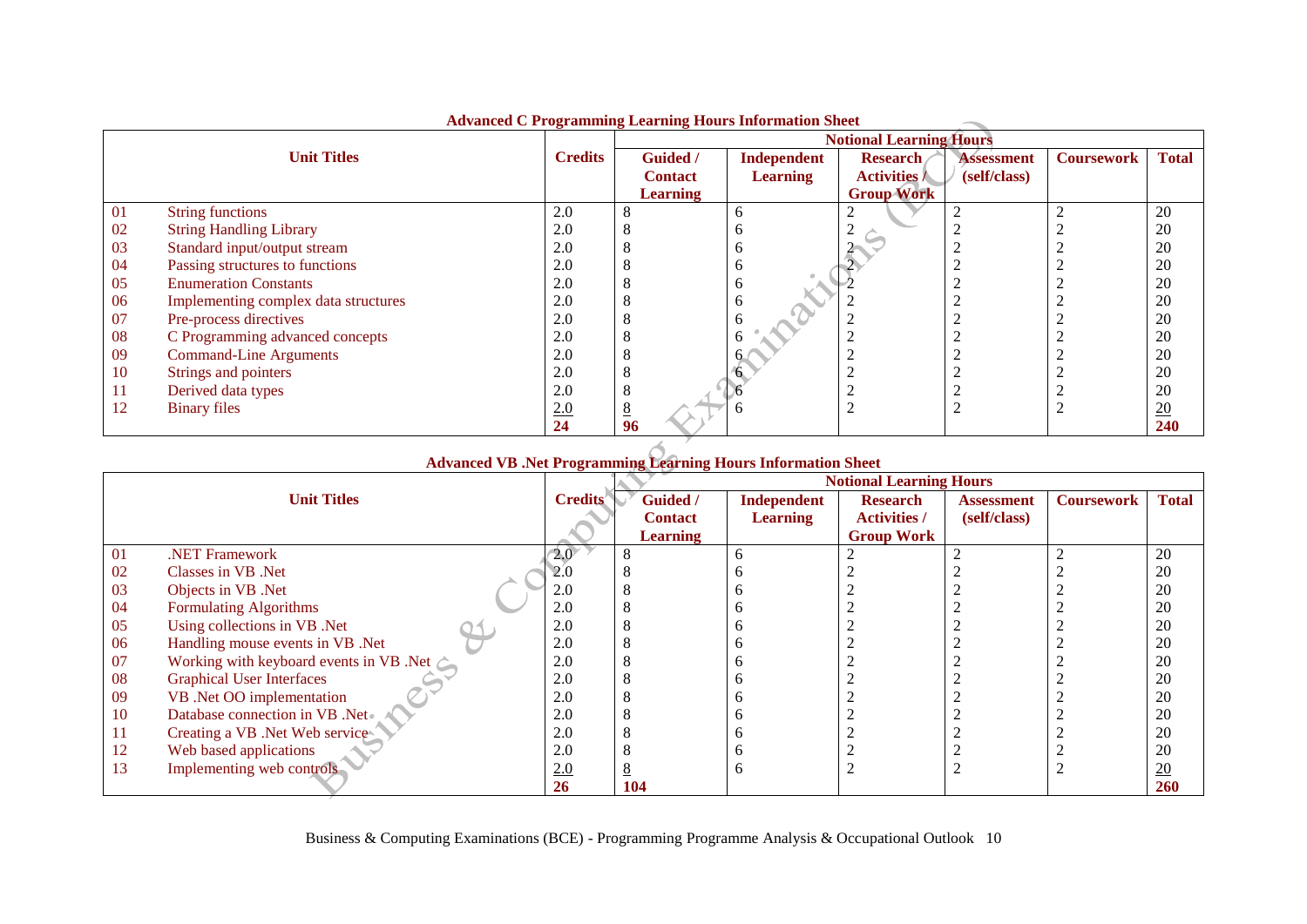| <b>Advanced C++ Programming Learning Hours Information Sheet</b> |                                                      |                |                 |                 |                     |                   |                   |                  |
|------------------------------------------------------------------|------------------------------------------------------|----------------|-----------------|-----------------|---------------------|-------------------|-------------------|------------------|
|                                                                  |                                                      |                |                 |                 |                     |                   |                   |                  |
|                                                                  | <b>Unit Titles</b>                                   | <b>Credits</b> | Guided /        | Independent     | <b>Research</b>     | <b>Assessment</b> | <b>Coursework</b> | <b>Total</b>     |
|                                                                  |                                                      |                | <b>Contact</b>  | <b>Learning</b> | <b>Activities</b> / | (self/class)      |                   |                  |
|                                                                  |                                                      |                | <b>Learning</b> |                 | <b>Group Work</b>   |                   |                   |                  |
| 01                                                               | $C++$ classes and objects                            | 2.0            | 8               | <sub>b</sub>    |                     |                   |                   | 20               |
| 02                                                               | <b>Container Classes and Iterators</b>               | 2.0            | Õ               |                 |                     |                   |                   | 20               |
| 03                                                               | <b>Function Overloading</b>                          | 2.0            | - 8             | n               |                     |                   |                   | 20               |
| 04                                                               | $C++$ operator overloading                           | 2.0            | C               | o               |                     |                   |                   | 20               |
| 05                                                               | $C_{++}$ inheritance                                 | 2.0            | 8               | <sub>0</sub>    |                     |                   |                   | 20               |
| 06                                                               | Composition vs. Inheritance                          | 2.0            | 8               |                 |                     |                   |                   | 20               |
| 07                                                               | $C++$ polymorphism                                   | 2.0            | 8               |                 |                     |                   |                   | 20               |
| 08                                                               | $C++$ class templates                                | 2.0            | 8               |                 |                     |                   |                   | 20               |
| 09                                                               | $C++$ input/output streams                           | 2.0            | 8               |                 |                     |                   |                   | 20               |
| 10                                                               | Exception handling in $C++$                          | 2.0            | 8               |                 |                     |                   |                   | 20               |
| 11                                                               | Web programming with Common Gateway Interface        | 2.0            | 8               |                 |                     |                   |                   | 20               |
| 12                                                               | Linked lists, stacks, queue and tree data structures | 2.0            | 8               |                 | $\sim$              |                   |                   | 20               |
| 13                                                               | Bits, characters, strings and structures             | 2.0            | 8               |                 | $\overline{2}$      |                   |                   | $\underline{20}$ |
|                                                                  |                                                      | <b>26</b>      | 104             |                 |                     |                   |                   | <b>260</b>       |